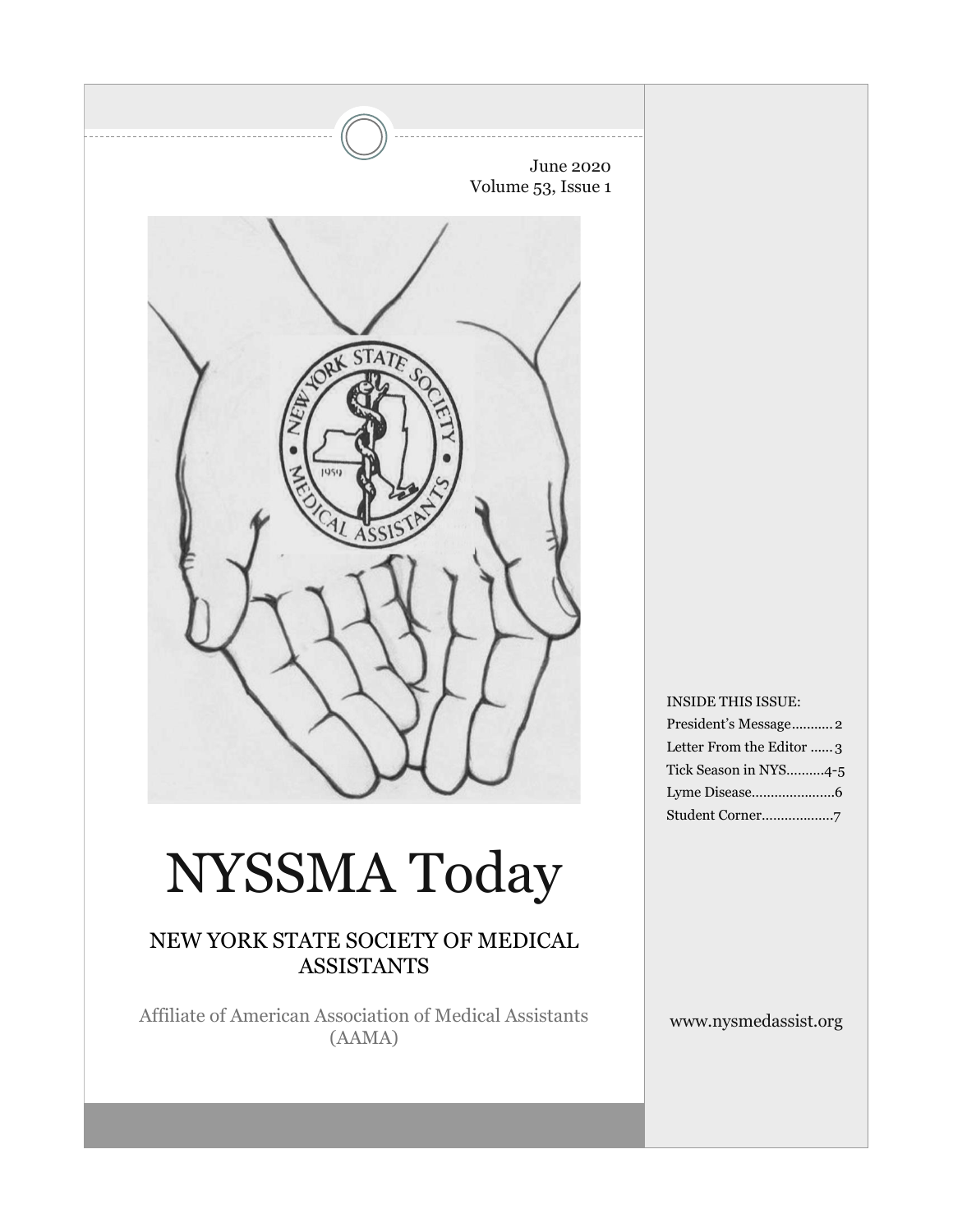# **PRESIDENT'S MESSAGE**

### Greetings!

I hope everyone is doing as well as they can be under current circumstances and challenges.

In response to the physical distancing directives issued by the CDC and the continuing and evolving Executive Orders issued by Governor Cuomo in association with New York Pause, many of the things to which we look forward have been canceled or postponed indefinitely to protect community health during the COVID-19 pandemic, including the annual **NYSSMA Convention** and **General Assembly**. Additionally, m any NYSSMA (and AAMA) processes have moved to remote formats where possible.

In light of this unprecedented disruptive time in our lives and in the interest of public health, the **NYSSMA Executive Board** met on May 23 via WebEx and has decided to hold an electronic vote to select its officers and **Third NYSSMA Delegate** to the **AAMA Hose of Delegates** for 2020-21 in time to submit an updated roster of Officers and Delegates to AAMA by the extended deadline of **July 1**.

For transparency and to avoid any perception of conflict of interest, **NYSSMAWebsite Committee Chair, Lisa McKeen** will use the current NYSSMA roster to create a list serve to coordinate this effort and will receive your selection from the **Slate of Candidates**  whose credentials were reviewed by the **Nominating Committee**.

Per NYSSMA bylaws, **Vice-President Carrie Gravelle** will serve as **NYSSMA President** for 2020-21. The remaining **Slate of Candidates** running for positions as NYSSMA officers include:

### **Kimberly Battaglini** for the office of **Vice President**

**Susan Schilling** for the office of **Treasurer**

Candidates nominated for **Third NYSSMA Delegate** to the 64th AAMA Hose of Delegates in Lake Buena Vista September 11 – 14, 2020 include:

Todd Lasher

Valerie Richards

Cindy Ryder

David Sylvia

Once the form is received, open the MS Word document and make selections by choosing them from the drop down boxes. After completing the form, save it as a .pdf file and email it to **nyssma@nysmedassist.com**. All voting m ust be com pleted by **June 15**.

Due to the extraordinary circumstances surrounding everything in our world, we are unable to reschedule the convention or alternate face-to-face meetings until the phased reopening of the New York State economy is complete and we can secure a venue that can accommodate our needs. The New York State Society cannot move forward before New York State does.

I realize there is a lot of uncertainty in these trying times, but the NYSSMA continuously provides opportunities to welcome new leadership and I invite anyone interested in an appointment to the Board or any of its committees to reach out to our next NYSSMA President,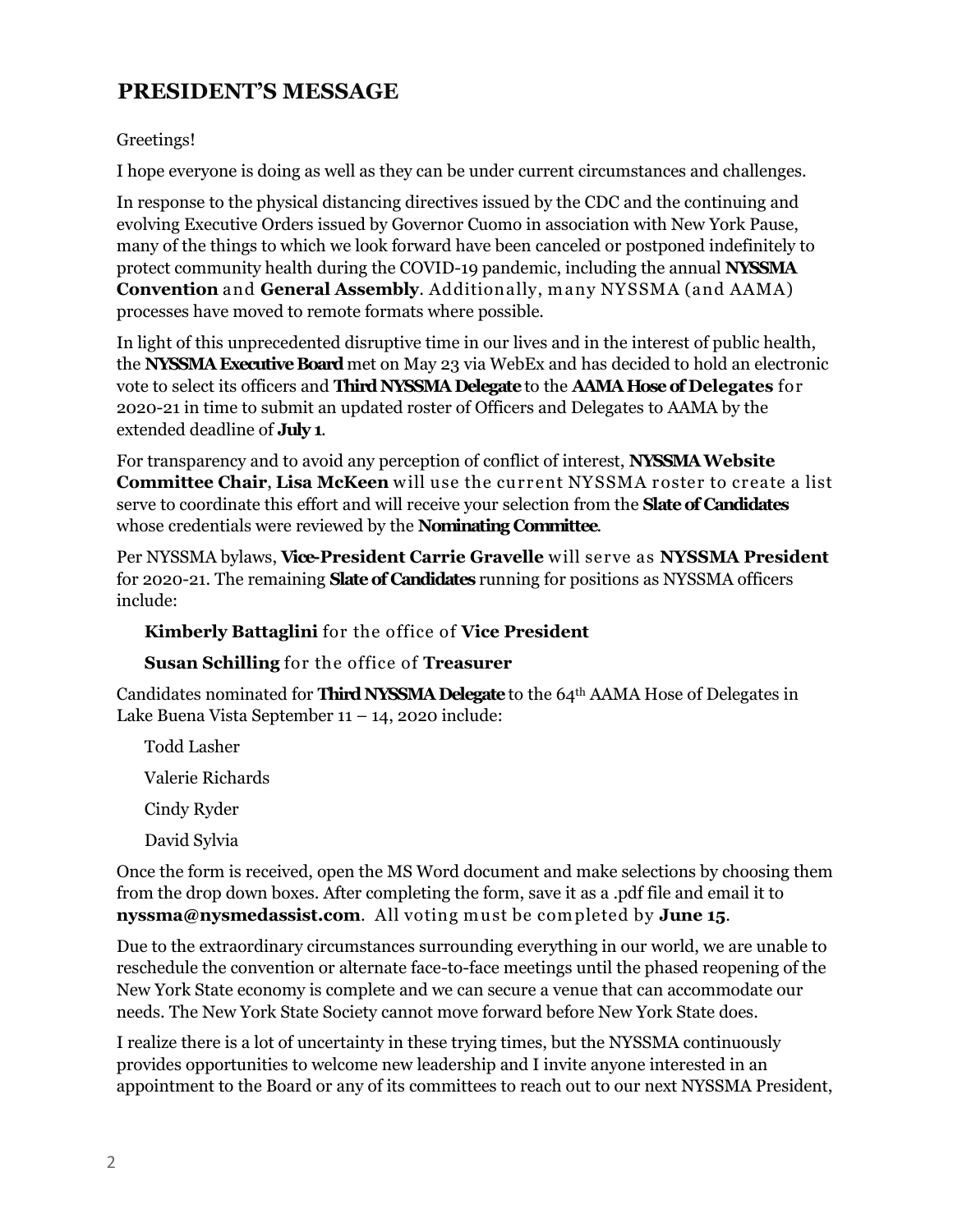**Carrie Gravelle** (Erie Chapter) for inform ation regarding openings and qualifications for these positions.

I look forward to serving as Immediate Past President and wish President Gravelle a year filled with exciting new challenges and possibilities as we learn and grow from recent experiences. Until then, I extend hope for good health, happiness and prosperity to all my NYSSMA family of friends and colleagues. Please continue to monitor the **NYSSMA website** *(www.nysmedassist.org)* and the *NYSSMA Today* newsletter for updated information.

Take time to breathe—we are all living day by day and moment to moment, managing one day at a time. Be patient, be not discouraged and stay safe.

In solidarity,

B. David Sylvia, BBA, CMA (AAMA) NYSSMA President 2018-2020



# **LETTER FROM THE EDITOR**

The arrival of warmer weather in combination with stay-at-home orders has reminded me of something noteworthy: ticks and Lyme Disease. May just also happened to be National Lyme Disease Awareness Month.

I cringe thinking about the little hitchhikers, but at the risk of sounding cliché, knowledge is power.

It doesn't hurt to be aware of certain risks while we're spending more time outdoors and what to do if you should encounter them on you, your kids, or your pets. Although not every tick carries the bacterium which causes Lyme Disease it is helpful to be aware of the signs and symptoms of this enigmatic illness.

Stay healthy this summer!

Best,

Heather Kazmierczak, BFA, CMA (AAMA)

*NYSSMA Today* Editor

### **NYSSMA**

### **2019-20 EXECUTIVE BOARD**

### **President:**

B. David Sylvia, BBA, CMA (AAMA)

217 Lincroft Road

Lackawanna, NY 14218

716-289-0845

davidsyl14220@yahoo.com

### **Vice-President:**

Carrie Gravelle, CMA (AAMA)

306 McNair Road

Williamsville, NY 14221

716-631-8581

gravelle4@aol.com

### **Secretary:**

Susan Vetter, BS, CMA (AAMA)

362 Seneca Road

Rochester, NY 14622

sueavetter@gmail.com

### **Treasurer:**

Susan Schilling, MS

3040 Walpole Lane

Baldwinsville, NY 13027

315-345-6070

smschilling@gmail.com

### **Immediate Past President:**

Kimberly Battaglini, CMA (AAMA)

706 Grant Street

East Rochester, NY 14445

585-264-1112

kmb2125@gmail.com

### **Parliamentary Advisor:**

Lee Damon, CMA (AAMA)

17 Victor Drive

Albany, NY 12203

518-456-8740

dhlfdamon@verizon.net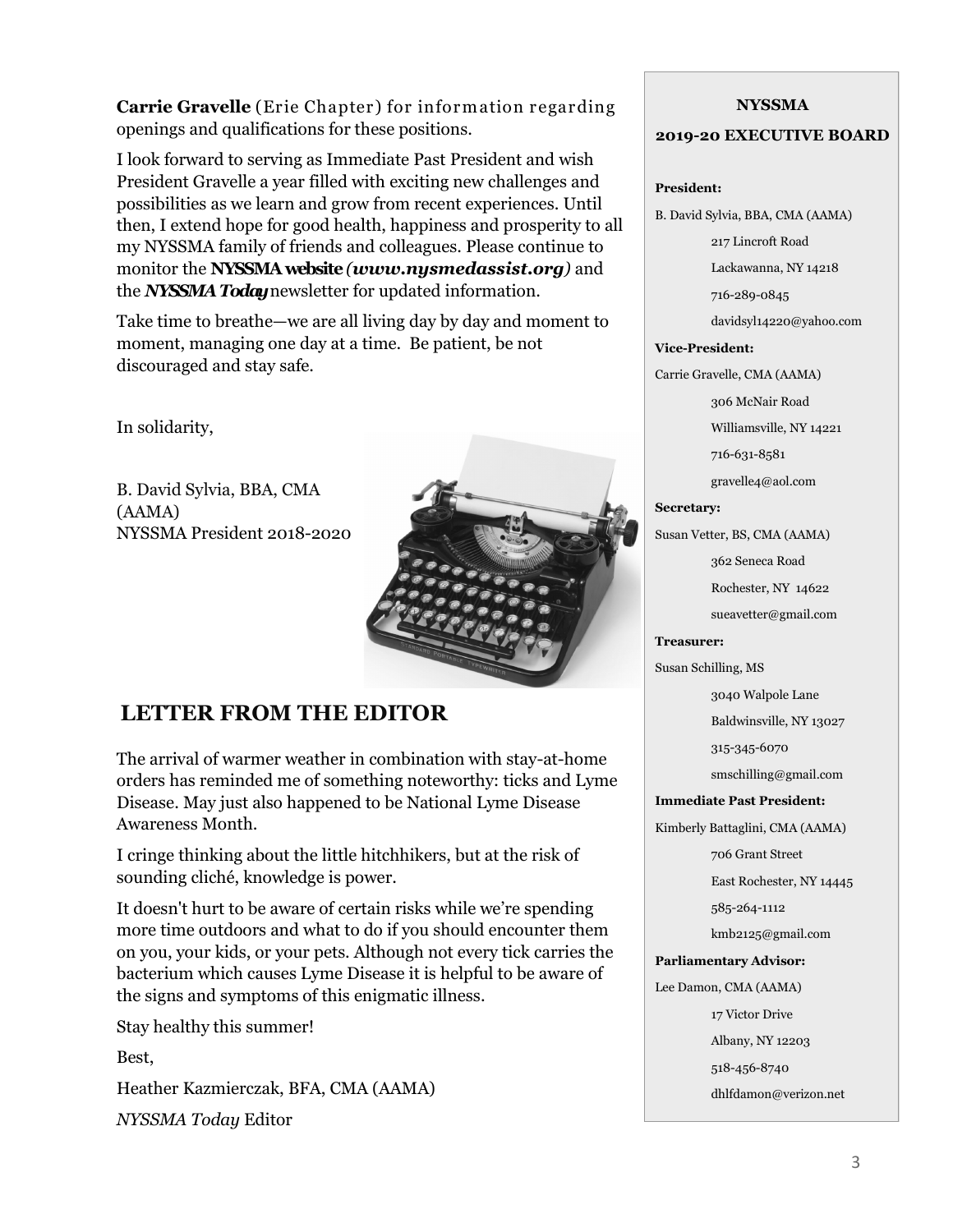# CPR Is Worth AAMA-Approved CEUs

Although CPR certification is no longer required for CMA (AAMA) recertification, recertification applicants can use CPR certification for AAMA recertification points.

Two-year CPR cards issued within the applicant's recertification period will be counted for four clinical AAMA recertification points. Up to three two-year CPR cards may be submitted for a total of 12 CEUs.



## **TICKS DON'T DO SOCIAL DISTANCING: COVID-19, LYME DISEASE CAN LOOK SIMILAR**

BY AARON CERBONEADIRONDACK DAILY ENTERPRISE MAY 24, 2020



ick season is heating up in the Adirondacks, and while most people are focused on not contracting COVID-19 right now, local physicians, infectious disease experts and tick-borne illness experts are worried people may forget that another danger lurks in the woods.

Tick-borne illnesses such as Lyme disease, babesiosis or anaplasmosis have symptoms that overlap with those of COVID-19: fever, weariness and a nondescript unwellness.

These diseases do not, however, include a cough, like COVID-19 does.

"Providers will now have to consider tick-borne disease and COVID if patients present with an isolated fever," Elizabeth Rogers, a spokeswoman for Elizabethtown Community Hospital wrote in an email.

"The dynamics change with the season," ECH's Director of Primary Care Dr. Rob Demuro wrote in an email to Rogers. "We are approaching tick season, and a year ago with an isolated fever, we would consider tickborne illness. Now you have to keep in mind COVID. Fortunately, we have improving processes in place to evaluate and test potential COVID patients."

Ticks have been spreading into the Adirondacks — evidenced by the work of Paul Smith's College professor Lee Ann Sporn's students, who have collected data for the state over the past few years. The arachnids are able to survive in more northern climates and at higher altitudes than before, and their populations are expanding — as are the types of diseases they carry.

"COVID is not the only thing we have to worry about in our area," Dr. Keith Collins, an infectious disease specialist at Champlain Valley Physicians Hospital in Plattsburgh, wrote in an email to Sporn. "In fact, many of the laboratory abnormalities that accompany COVID-19 can also be seen with tickborne illnesses, truly inviting confusion."

Lyme disease is notoriously difficult to diagnose. Sporn said there is no way to test for it early on, but if it is left untreated, it can have harsh effects on the body. Because there is no early test for Lyme disease, patients rely on diagnosis by health care professionals.

Lyme does not always present with its signature "bulls-eye" rash. According to the U.S. Centers for Disease Control and Prevention, the rash shows up in around 70% of cases, but that varies by region.

In addition to Lyme, Sporn said last year there were 50 cases of anaplasmosis in Essex County, and one fatality. Anaplasmosis has a 10% fatality rate, she said, and the elderly and immunocompromised are at risk, same as with COVID-19.

Sporn said it is children, specifically in the 5 to 9 age range, who are most likely to contract Lyme disease, likely because of their behavior.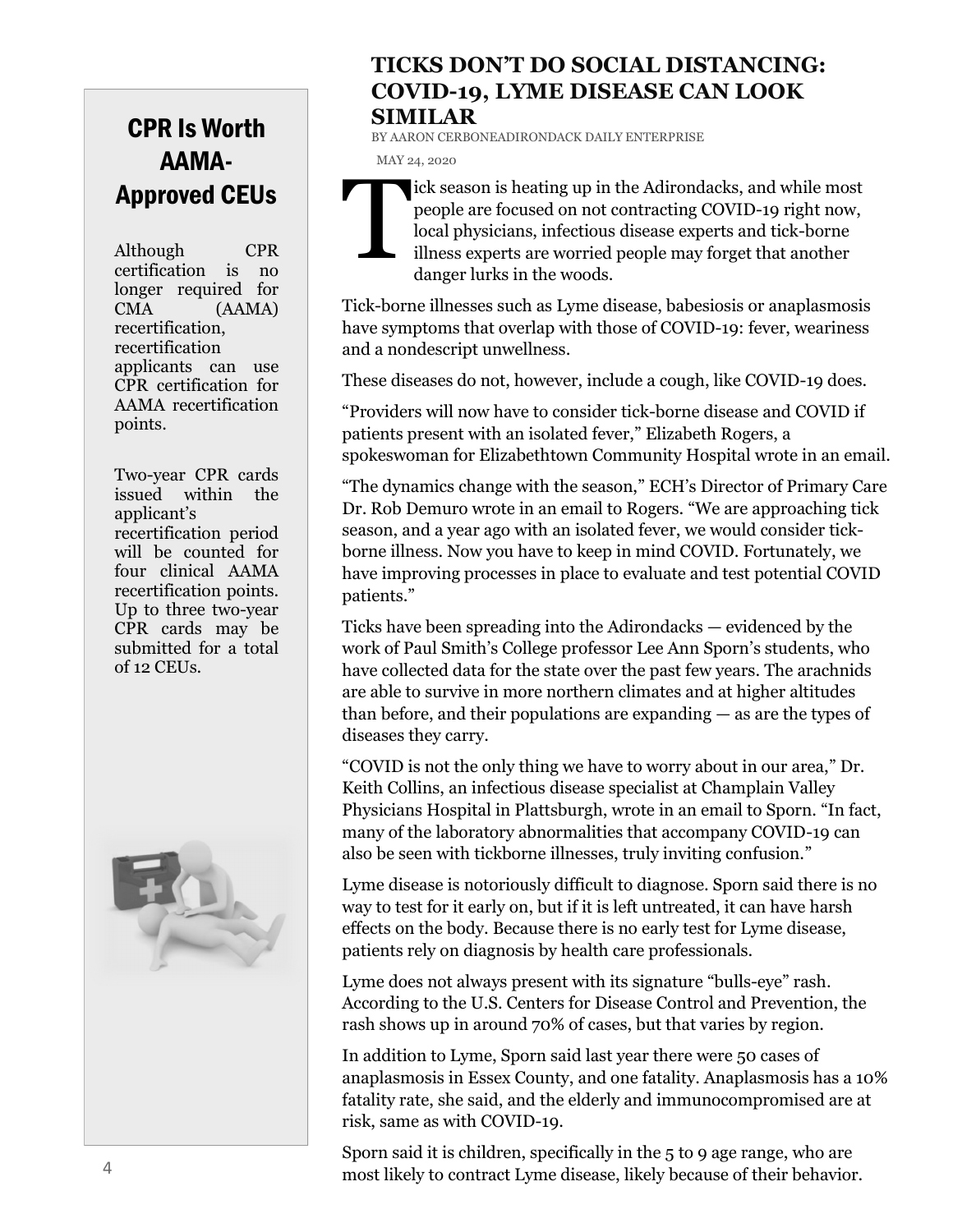Kids are more likely to roll around in a pile of leaves, she said.

Local legislators are reporting that many summer residents retreated to their second homes early this year because of the coronavirus. This time of year is more dangerous for tick bites than later in the summer, Sporn said, because the adults are out now after the winter and will be laying nymphs soon, which for some reason are more common to carry diseases.

Sporn said many seasonal residents come from downstate or Western New York, where tick populations are significantly larger. This is

similar to how the number of COVID-19 cases have been more serious in those parts of the state, too.

Despite this, Sporn said visitors should not have a cavalier attitude about the risks both pose here. Though there are fewer ticks than in other parts of the state, she said, the risk of transmission is just as high.

Sporn said she's heard from people saying they've seen a lot of ticks already — mostly on pets.

Physicians and the state Department of Environmental Conservation are warning people to socially distance themselves in the woods, even though they are less likely to catch the novel coronavirus in the great outdoors than in a contained space. But ticks do not like to socially distance. They cling to tall grasses and forest underbrush, waiting for a host to walk by and pick them up.

Once on a host, they find the warmest, dampest area to call home (often the armpits, hair or groin) and latch on to suck blood.

Ticks are not born with diseases, but they pick them up throughout their lives as they go around biting animals. These diseases can then be

transmitted to the humans they bite.

Sporn recommends wearing tick "personal protective equipment" when out in the woods. Light colors are best so one can see dark-colored ticks on them. She said other precautions echo what people are already doing to avoid COVID-19.

Tall socks are like N95 masks for your ankles. Keeping the lower legs covered does not give ticks anywhere to attach themselves. Pants should be tucked into socks to keep ticks from climbing up socks onto legs.

> Sporn said putting on bug spray is like lathering up with hand sanitizer or soap when you go out. She said any insect repellent, even natural ones, work. For something stronger, there is permethrin, which kills insects as well as ticks. Sporn said permethrin-soaked clothes are a good deterrent against ticks.

Vigilance is important. She said after any jaunt

through the woods, people should shower and check themselves all over for ticks.

Sporn's tick collection research season begins soon, and in the fall her students will analyze the data. Through the summer, she, her son Jake and a small group of volunteers will drag the forest for ticks, and keep the specimens they find in alcohol to be sent to labs.

Sporn said it is important to maintain this research each year because gaps in data can impede progress. She said there were no big surprises in the data last year but that the continued spread of ticks through the north country is continuing.

The lone star tick, whose bite can cause a meat allergy, has been spreading in Central New York, but Sporn said none have been found in the north country so far.1

<sup>1</sup>Cerbone, Aaron. "Ticks don't do social distancing: COVID-19, Lyme disease can look similar." *NNY360*. https://www.nny360.com/ communitynews/healthmatters/ticks-don-t-do-social-distancing-covid-19-lyme-disease-can-look-similar/article\_f3a303d8-2ba4- 5e06-b053-ee610d821fee.html. 26 May 2020.

2CDC. https://www.cdc.gov/lyme/prev/vaccine.html . 29 May 2020.

# DID YOU KNOW?

A Lyme disease vaccine is no longer available. The vaccine manufacturer discontinued production in 2002, citing insufficient consumer demand. Protection provided by this vaccine diminishes over time. Therefore, if you received the Lyme disease vaccine before 2002, you are probably no longer protected against Lyme disease. 2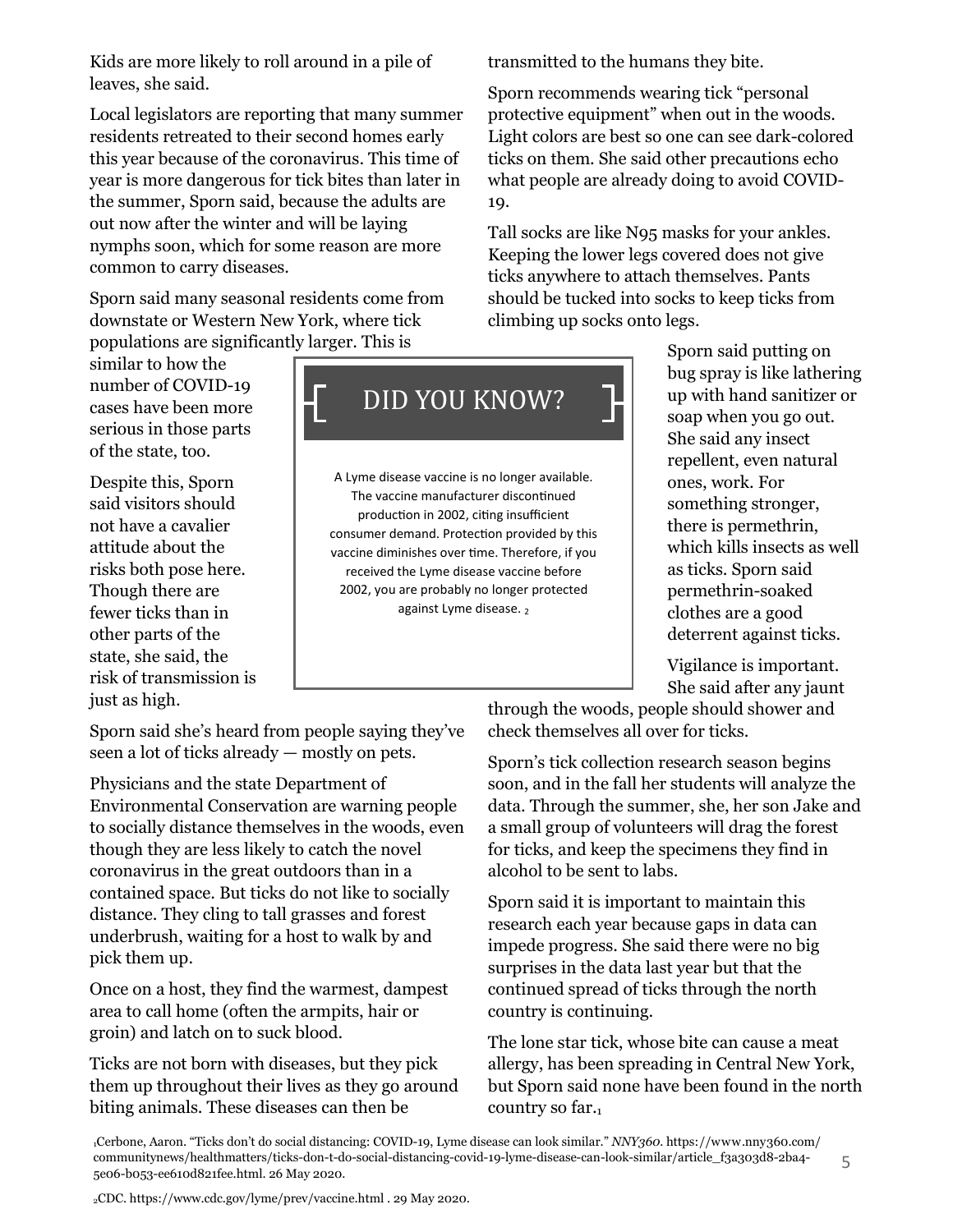# Prepare for the Revised Content Outline

To ensure that the CMA (AAMA)® Certification Exam continues to adequately cover the necessary medical assisting topics and to accurately reflect the knowledge needed as a medical assistant, an occupational analysis is periodically conducted; the findings of this analysis shape the exam.

As a result of the AAMA 2018–2019 Occupational Analysis of Medical Assistants, a new edition of the Content Outline for the CMA (AAMA)® Certification Exam has been published by the Certifying Board of the AAMA and is available on the website.

What's the biggest difference between the two content outlines? Notably, the percentage of clinical competency questions has increased (47% to 59%), while the percentages of general (28% to 21%) and administrative (25% to 20%) questions have decreased.

**Note**: The updated Content Outline will go into effect on July 15, 2021. If you plan to take the CMA (AAMA) Certification Exam before July 15, 2021, you should continue to use the previously published Content Outline to study for the exam. If you will take the exam on or after July 15, 2021, use the updated Content Outline.



### **STAGES OF LYME DISEASE** GLOBAL LYME ALLIANCE

yme disease occurs in three stages: early localized, early disseminated and late disseminated. However the stages can overlap and not all patients go through all three. A bulls-eye rash is usually considered one of yme disease occurs in three stages: early localized, early disseminated and late disseminated. However the stages can overlap and not all patients go through all the first signs of infection, but many people develop a different kind of rash or none at all. In most cases, Lyme symptoms can start with a flu-like illness. If untreated, the symptoms can continue to worsen and turn into a long-lived debilitating illness.

## **Stage 1: Early Localized Disease**

Symptoms with early localized (or acute) Lyme disease may begin hours, a few days or even weeks after a tick bite. At this point, the infection has not yet spread throughout the body. Lyme is the easiest to cure at this stage. Symptoms may include:

- skin rash, which may or may not look like a bull's eye
- flu-like illness, including chills and fever
- fatigue
- headache and stiff neck
- muscle soreness and joint pain
- swollen lymph nodes
- sore throat

### **Stage 2: Early Disseminated Lyme**

Early disseminated Lyme may occur several weeks or months after the tick bite. Bacteria are beginning to spread throughout the body. In addition to flu-like symptoms, this stage is often characterized by increase in symptoms such as:

- chills
- fever
- headaches
- fatigue
- pain, weakness or numbness in the arms, legs
- vision changes
- heart problems, such as palpitations, chest pain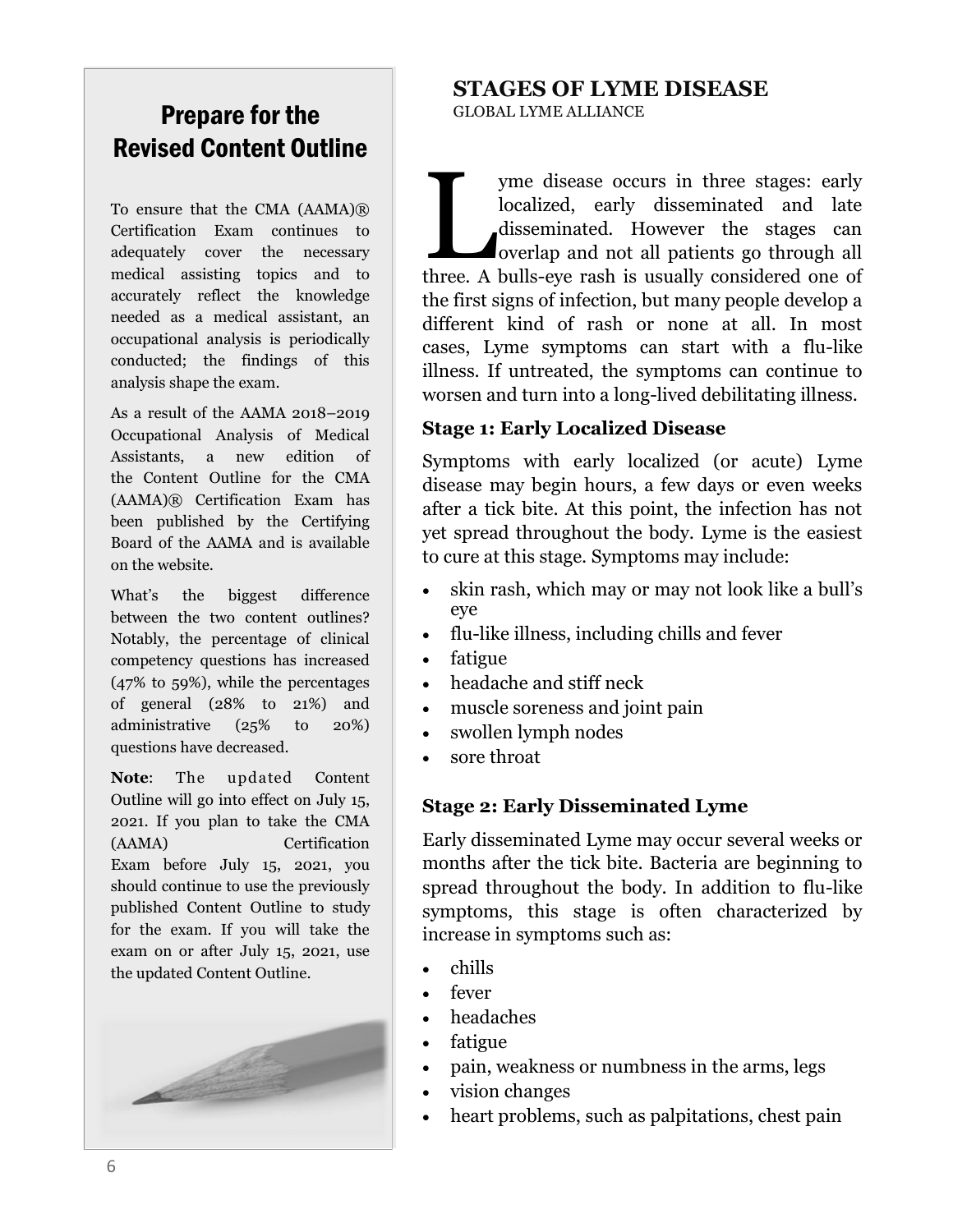- rash may appear on body
- facial paralysis (Bell's palsy)



"Classic" erythema migrans rash

Facial palsy

### **Stage 3: Late Disseminated Lyme Disease**

If Lyme disease isn't promptly or effectively treated in the first two stages, late disseminated (post-treatment, chronic, or neurological) Lyme occurs weeks, months or even years after the tick bite. The Lyme bacteria have spread throughout the body and many patients develop chronic arthritis as well as an increase in neurological and cardiac symptoms. Symptoms may include:

- arthritis in joints or near the point of infection
- severe headaches or migraines
- vertigo, dizziness
- migrating pains that come and go in joints/ tendons
- stiff, aching neck
- sleep disturbances, insomnia
- disturbances in heart rhythm
- mental fogginess, concentration issues
- numbness in the arms, legs, hands or feet
- problems following conversations and processing information
- severe fatigue $_3$

# Student Corner

Karen Borrasca has chosen to study Medical Assisting at Erie Community College.

Pursuant to a career with a projected employment rate of 23% over the next ten years, Karen describes her reasons for pursuing a career in Medical Assisting, "I am friendly and outgoing. I enjoy comforting others in time of need and making people happy." When asked how she feels about being responsible for people's wellbeing, Karen states "I feel fulfilled when I can put someone's anxieties at ease and make someone smile and laugh."

When asked which side of the medical career she enjoys more, Karen explains, "Although I enjoy both the clinical and administrative aspects of the career. I am task oriented and enjoy moving around a lot throughout the day, so I feel a clinical career choice would be the most fulfilling for me. When asked how she feels about making a career change this late in her life Karen mentions that "while it has been difficult balancing a family, house, working, and bills while attending school and studying, that is has been a great experience. She recommends to anyone thinking of making a career change later in their life that Medical Assisting is a fun and engaging career choice.

When asked if she will continue her education after she graduates Karen states that she is content with her career choice at this time. She is excited about her daily tasks and experiences.

Karen says, "I plan to accept more responsibility as I grow in my career and continue my education through the classes and seminars of AAMA so that I can continue advancement in my career.

-Karen Borrasca, 2020

<sup>3</sup>"Stages of Lyme Disease." *Global Lyme Alliance.* https://globallymealliance.org/about-lyme/diagnosis/stages/ . 26 May 2020.